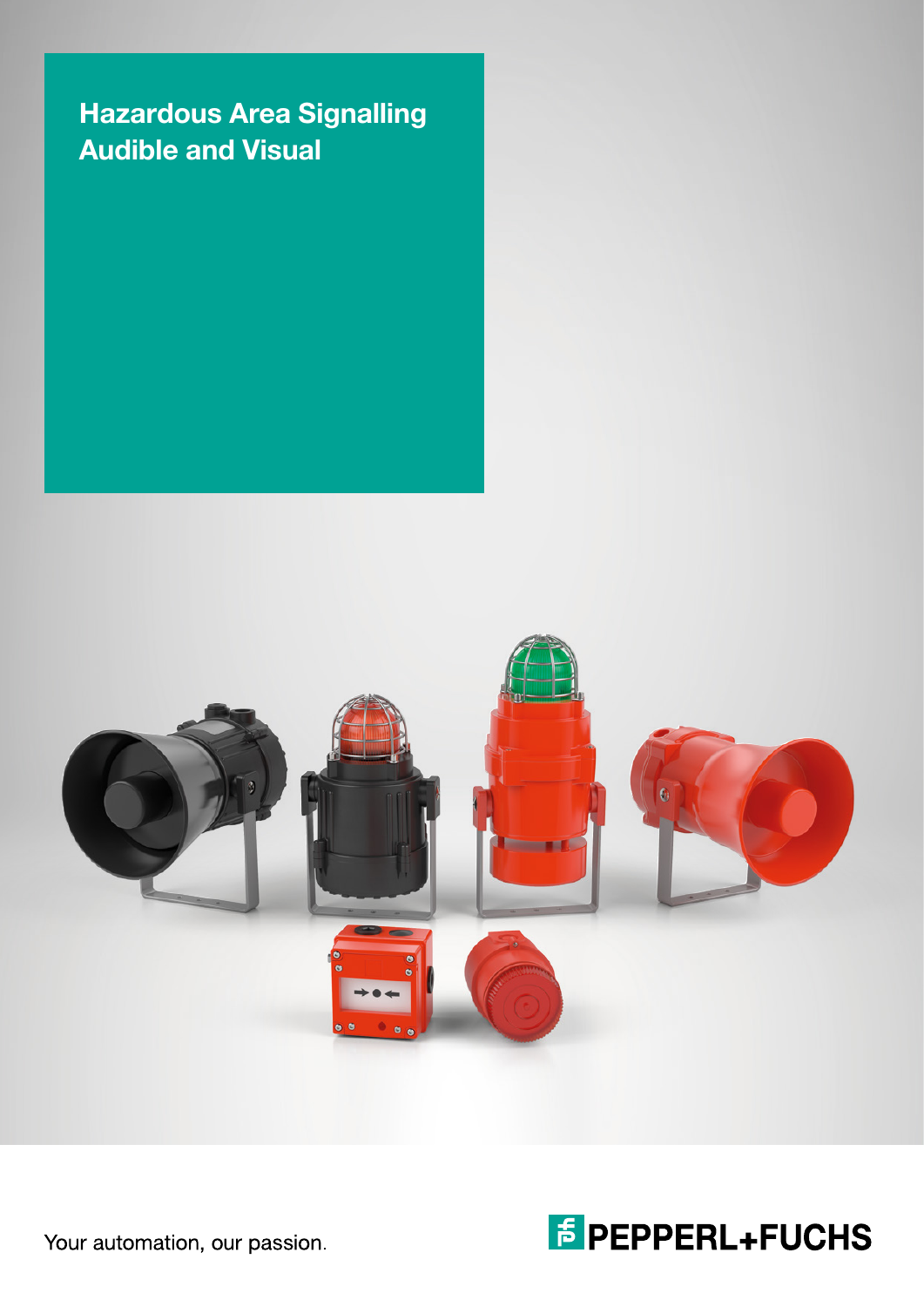# Audible and Visual signaling for hazardous area applications

As a world leader in hazardous area products and solutions, Pepperl+Fuchs offers a comprehensive range of high performance signaling products suitable for a wide range of industries and applications. The range of audible, visual and combination devices as well as call points, has been certified for use throughout the world in gas and dust explosion-hazardous areas.

A wide portfolio of different brightness and volume options makes it easy to find the right choice for individual applications. The signaling devices are manufactured from corrosion resistant aluminum or glass fiber reinforced polyester (GRP) making them ideal for use in the harshest industrial environments. The products are suitable for wall, ceiling and floor mounting to ensure that they can be mounted in the most suitable location for your project.

Ask our experts and find the right solution for your application!

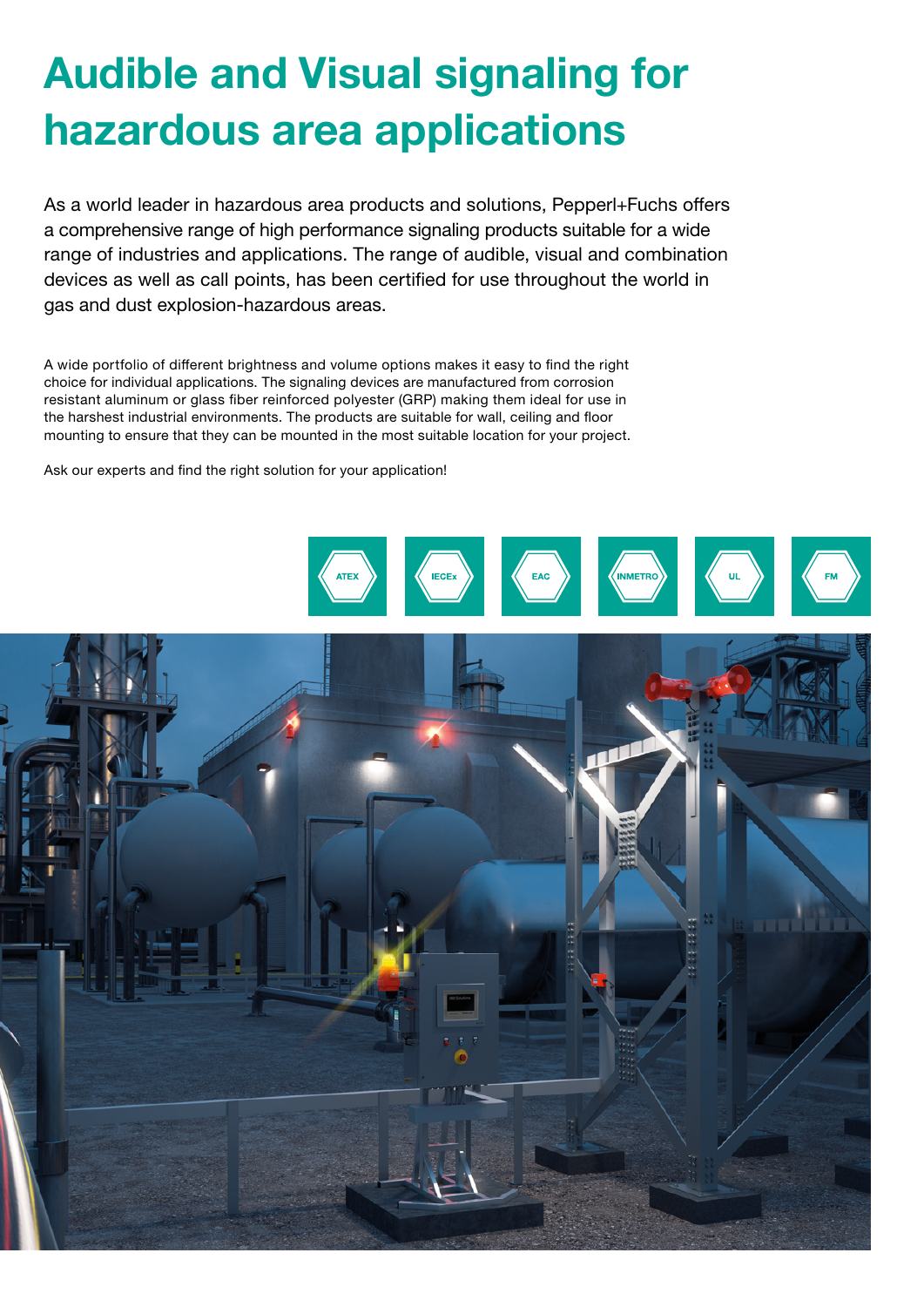# Product Overview



#### Flashing Beacons/ Status Lights

- **LED and Xenon variants**
- Different lens colours
- $\blacksquare$  High light intensity
- Different flash frequencies

#### **Combination Devices**

- **Different flash frequencies**
- **Mechanically secured** against shock and vibration
- Custom tone configurations and frequencies
- **Large termination area**

#### Sounders/ Horns

- **Broad sound range**
- **Custom tone configurations** and frequencies
- Automatic synchronisation
- **Large termination area**